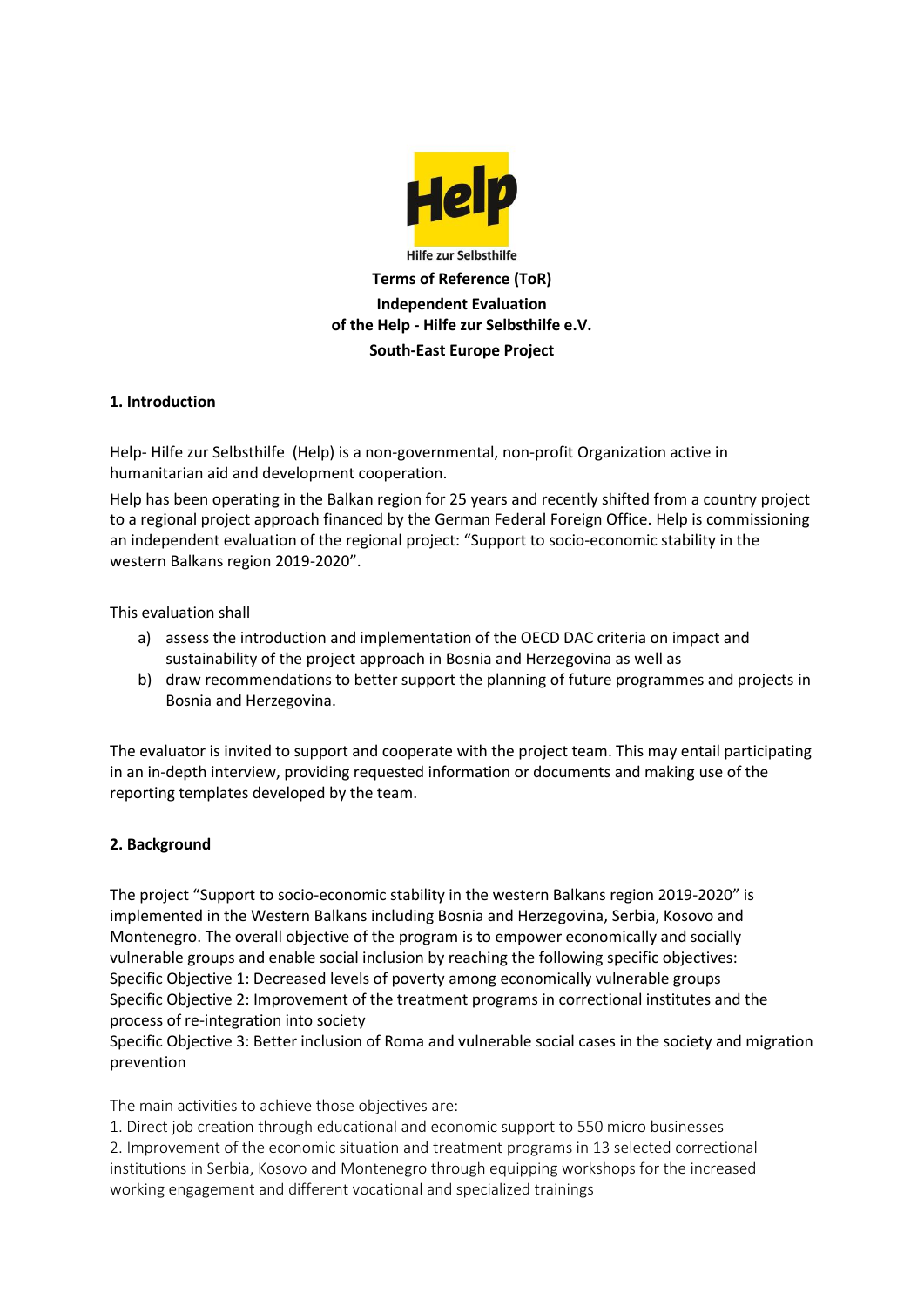3. Construction of prefab-houses and buildings for Roma and other socially vulnerable families in Niksic, Danilovgrad and Bijelo Polje / Montenegro Construction of 4 prefab-houses in Niksic/ Montenegro

4. Facilitating access to health, employment and social services for Roma Egyptian population

In Bosnia and Herzegovina, main project components are:

I. Migration prevention through direct support to socially-vulnerable categories of population by job creation, and skills capacity building to at least 200 micro businesses,

II. Support in creation of sustainable local economic cycle through 8 small municipal projects implementation

III. Monitoring and business advice

IV. Vocational and Business Trainings

The programme is implemented from 1 January 2019 until 31 December 2020.

### **3. Purpose, key evaluation questions and general aims of the evaluation**

Help aims to ensure quality in its work and thus builds on a strong culture of lessons learnt. As such, Help is committed to review its programmes through external evaluations.

#### **3.1. Purpose of the evaluation**

The evaluation will make a comprehensive assessment of the program describing the project's relevance, its level of success in achieving its objectives, program efficiency and effectiveness, methodology, sustainability and impact of its interventions, identifying key weaknesses and assessing its contribution to socio-economic stability in Bosnia and Herzegovina.

This means:

- Assessment of the achievement of goals of the project
- Identification of the impact of the programme and ways this may be sustained beyond the project
- Improve future programme design and management
- Verify that funds were used effectively and efficiently to deliver results
- Assessment of the programme structure and its functionality in regards to the current environment

Evaluation Prinicples: Respect for People; Independence & Impartiality; Utility; Credibility; Validity; Transparency; See Annex 1 for detailed interpretation of these principals

#### **3.2. Main questions / relevant aspects to cover**

The evaluation will address two Key Evaluation Questions (KEQs). All KEQs should be queried independently from each other. Following sub-questions are conceivable but not exclusive:

#### **OECD DAC criteria: Impact**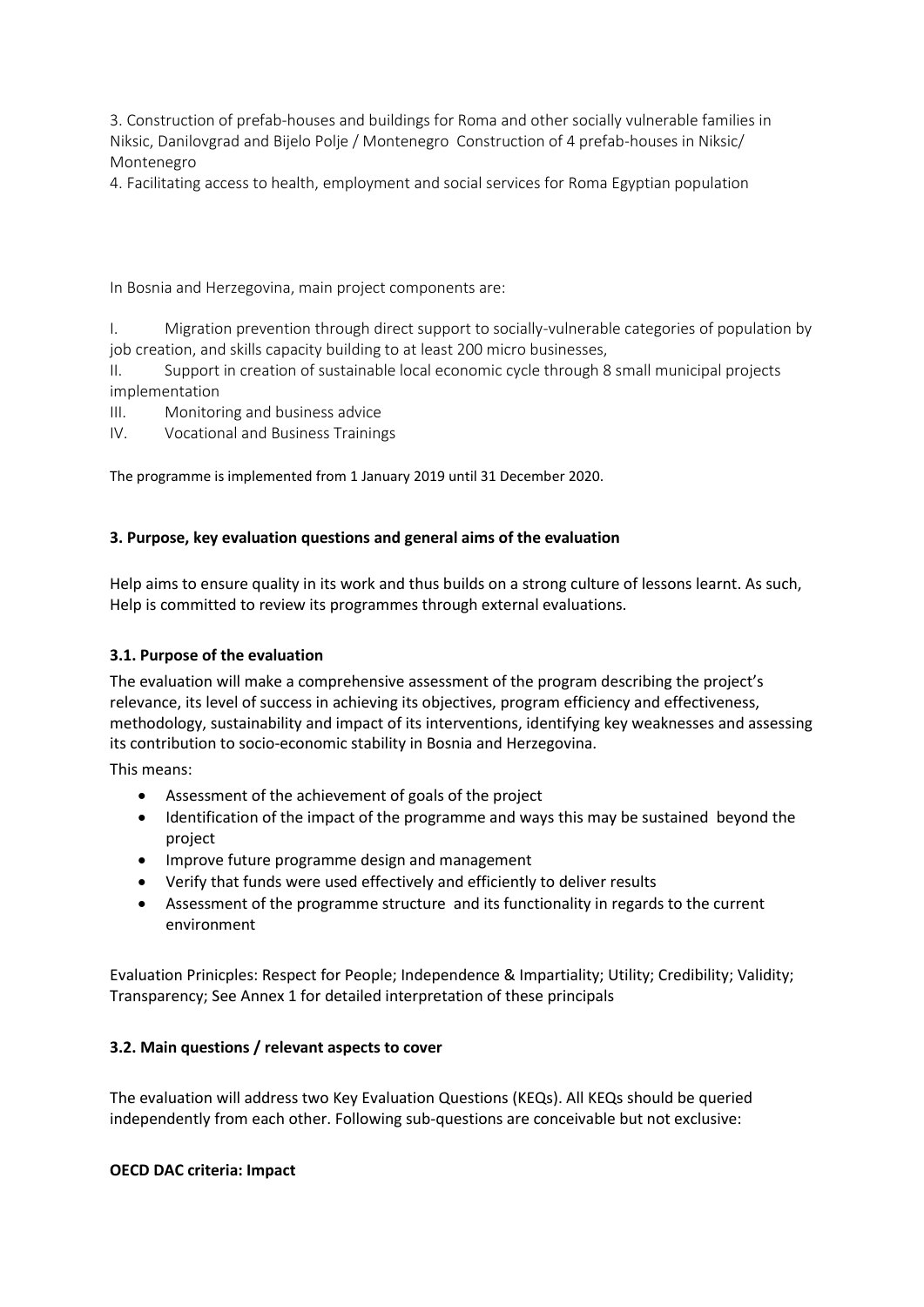Quality Criterion: The extent to which the intervention has generated or is expected to generate significant positive or negative, intended or unintended, higher-level effects.

KEQ 1: Had the project activities the planned impact?

- Was the project design needs based?
- Did the project design consider risks and vulnerabilities of the target population?
- How did the project change the lives of target groups?
- How many people were influenced by the project and how?
- How did the beneficiaries involved directly in the project influence the other members of the target group?
- What are the potential unintended positive and negative effects of the implementation of the program?
- How did the program contribute to improving?
- Were the activities as reflected in the program proposal and work plans consistent with the overall goal and objectives?

## **OECD DAC criteria**: Sustainability

Quality Criterion: The extent to which the net benefits of the intervention continue, or are likely to continue.

KEQ 2: Were local capacities strengthened and negative side effects avoided?

- Was the programme build on local capacities?
- How is a longer-positive effect of the outputs ensured?
- Did the programme create negative side effects and if so, how were they responded too?
- How were negative side effects avoided?
- Did the programme strengthen the local capacities on the long-term?
- E.g. What were the project measures for sustainability and how were they implemented / achieved?
- How will the project continue after phase-out of project partners?
- What was the level of cooperation with local authorities?
- What are the main factors influencing the sustainability of the project in terms of employment RE persons?

The KEQs should be addressed with special, but not exclusive, consideration of the OECD/DAC criteria of appropriateness and relevance.

The KEQs listed above are to be considered as guiding questions only and the evaluation team is not limited to them. The refining and further elaboration of the questions should be done by the evaluator, which will propose a matrix of detailed evaluation questions.

## **3.3. General aims of the evaluation**

The aims of this evaluation are to:

- identify good practices
- identify gaps and areas of unmet needs both in activities and from a cross-cutting perspective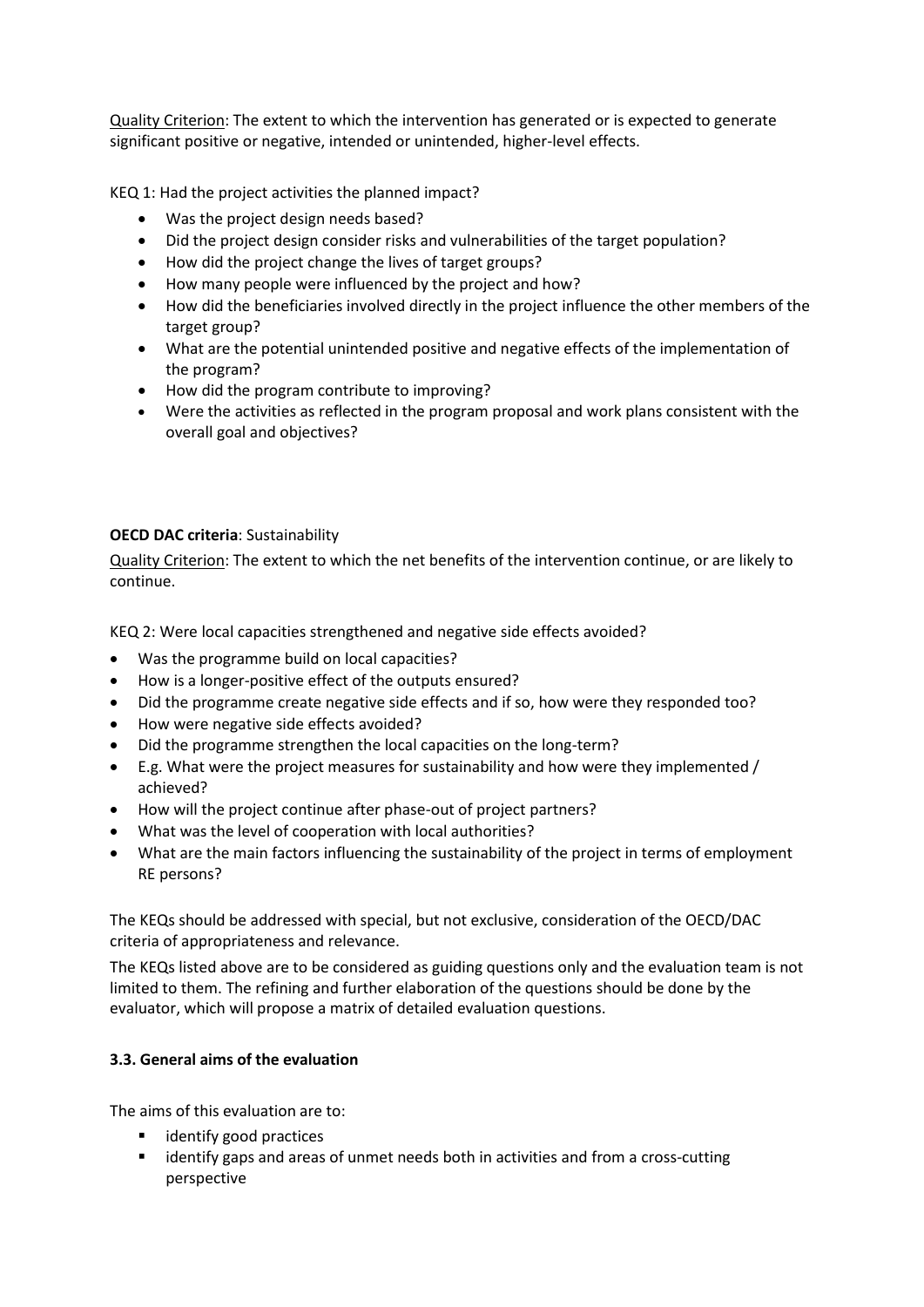- **•** provide "lessons learnt" for future projects in order to improve the work of Help and its organisations
- **F** formulate recommendations for Help.

# **4. Evaluation approach and methodology**

The evaluation process is foreseen to be carried out in 3 phases: a Desk Phase, a Field Phase, and finally a Synthesis Phase.

The process will start by kick-off meeting participated by Help staff where objectives of the evaluation are discussed again and will follow with the review of the provided relevant project documentation by the evaluator and briefing session / sessions through both, personally and Skype with the project staff. As preparing the Evaluation Design, the evaluator should:

- Propose a set of evaluation questions justifying their relevance.
- Present an indicative methodology for the overall assessment of the project
- Describe the approach for answering evaluation questions
- Analyze the relevant available documents
- Propose adjusted work plan of the evaluation.
- Confirm the final schedule for the evaluation exercise

The Field Phase should start after approval of the Evaluation Design. During the field phase, the evaluator shall ensure adequate contact and consultation with the project partners and different stakeholders; using the most reliable and appropriate sources of information. At the end of the field phase, the evaluator shall summarize its work, consider the reliability and coverage of information collection, and present preliminary findings.

This Synthesis Phase is mainly devoted to the preparation of the final report. The evaluator will present the findings, conclusions and recommendations in a single document in accordance with the agreed structure. The evaluator will make sure that:

• The assessments are objective and balanced, statements accurate and verifiable, and recommendations realistic.

 When drafting the report, they will acknowledge clearly where changes in the desired direction are known to be already taking place and gather feedback on the findings and on recommendations

The evaluation should combine evaluation tools based on international standards and guidelines like the Code of Conduct of the Red Cross/Red Crescent societies, the adapted ALNAP and OECD/DAC criteria, the Core Humanitarian Standard on Quality and Accountability and the Sphere Minimum Standards in Humanitarian Response and Grand Bargain commitments.

## **5. Deliverables and deadlines**

## **5.1. Draft evaluation report**

Deadline: 05.10.2020

**5.2. Final evaluation report including a summary (max. 20 pages excluding annexes)**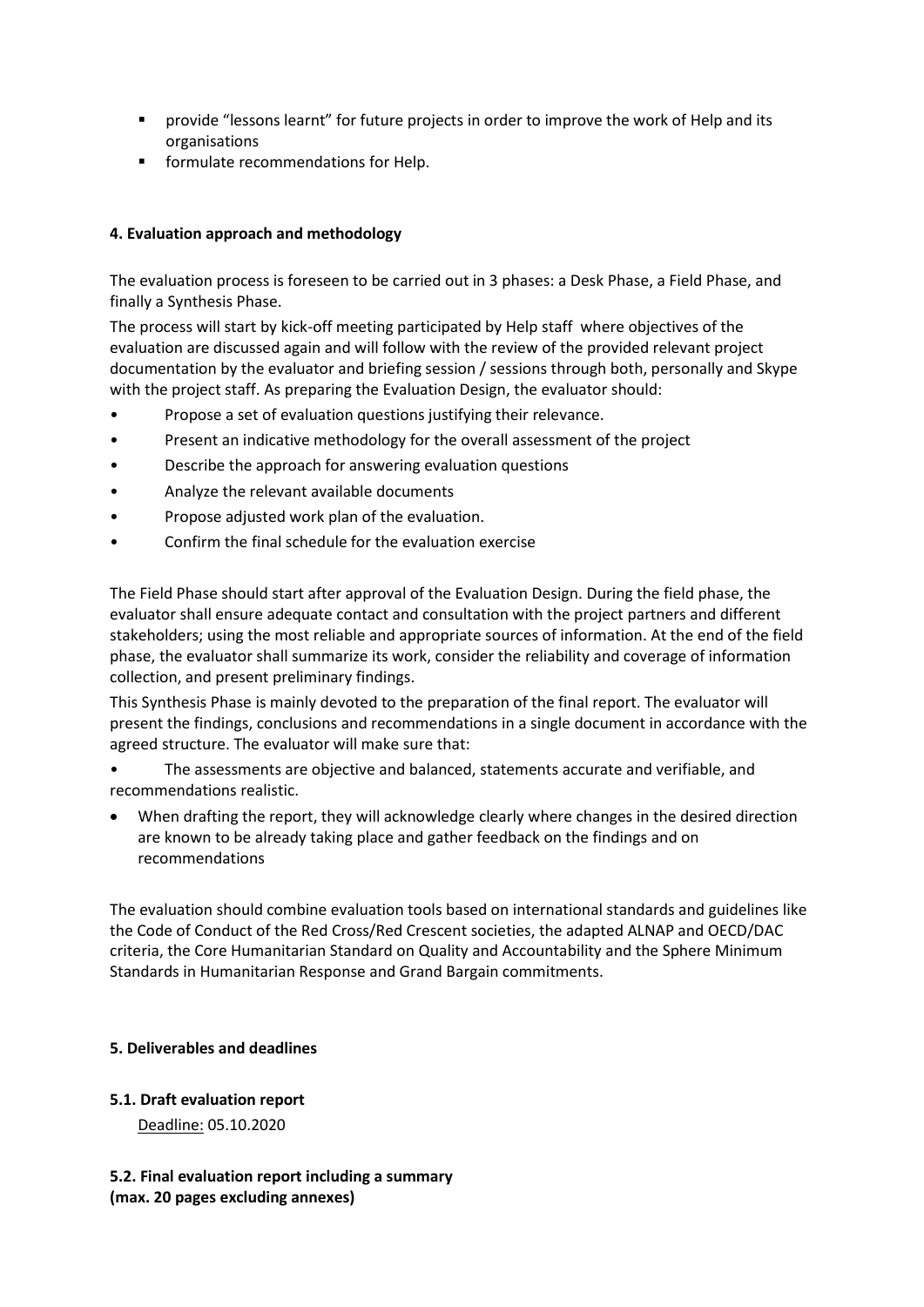The report should include (but is not limited to) the following:

- Executive summary (max. 1-2 pages)
- Evaluation purpose, objectives, and scope
- Methodology (reflection and linking to the TOR and possible constraints leading to deviations from the TOR)
- Findings (related to the objectives of the TOR)
- Conclusions
- Recommendations
- Lessons learnt
- Appendices (including TOR, maps, questionnaires, list of interviewees, and bibliography) Deadline: 15.10.2020

#### **Language**

All documents should be written in English.

The evaluation team will directly report to Help office and will be bound by Help rules of confidentiality. All material collected during the evaluation process will be handed over to Help prior to termination of the contract. The evaluation report and all background documentation will become property of Help and will be published according to Help rules and regulations.

The evaluation team will not be allowed to present any of the analytical results as its own work or to make use of the evaluation results for private publication purposes.

#### **6. Expected timeframe**

| <b>Activities</b>         | <b>Deadlines</b>                 |
|---------------------------|----------------------------------|
| Kickoff- meeting          | 07.09.2020                       |
| Evaluation travel         | Approximately: 14.09.-18.09.2020 |
|                           | Approximately:                   |
|                           | 5 days BiH                       |
|                           | (Logistics will be provided)     |
|                           |                                  |
| Deadline for draft report | 05.10.2020                       |
| Final evaluation report   | 15.10.2020                       |

The evaluator is requested to immediately inform Help if serious problems or delays are encountered. Any significant changes to the evaluation timetable must be approved by Help.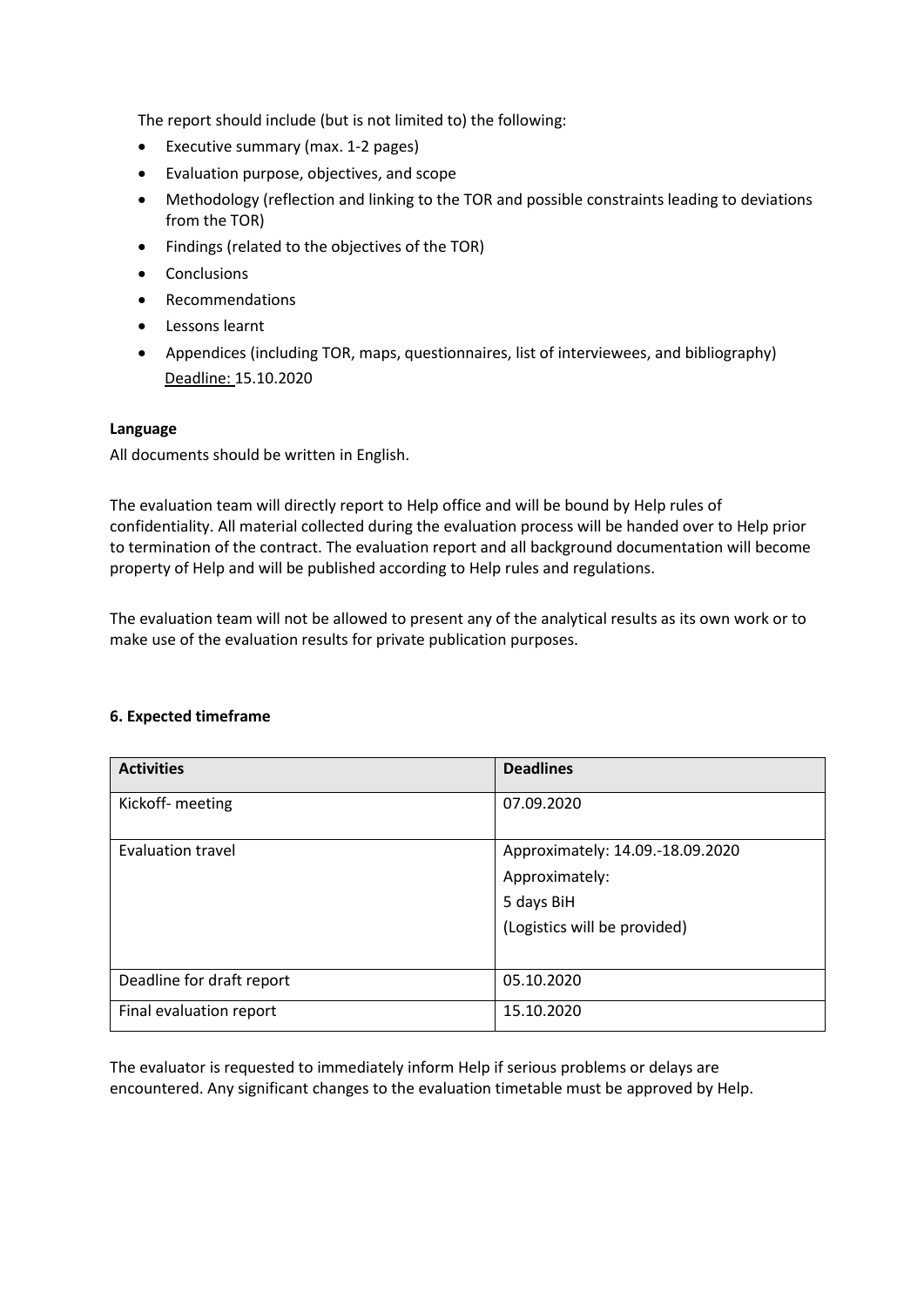# **7. Budget**

Offers should include a proposed budget for the complete evaluation, covering all consultancy fees, visa, transport, accommodation and subsistence costs. The budget should present consultancy fees according to the number of expected working days over the entire period.

It is anticipated that the evaluation will last 10 working days.

# **8. Qualification of evaluator**

The evaluator should have the following skills and experiences:

- Very good understanding of the OECD/DAC criteria, Core Humanitarian Standard on Quality and Accountability, the Sphere Minimum Standards in Humanitarian Response, and the adapted ALNAP, as well as an appreciation of key challenges and constraints to their application in the relevant context.
- Strong analytical skills and ability to clearly synthesize and present findings, draw practical conclusions, make recommendations and prepare well-written reports in a timely manner.
- Experience in evaluating development programmes targeting income generation projects, enhancement of economic stability.
- Knowledge of multi-methodological approaches (qualitative and quantitative methods) in evaluation (as evidenced by recent publications).
- A sound knowledge of the context in South-East- Europe.
- Experience in collecting data from vulnerable groups.
- Excellent oral and written communication skills.
- Demonstrated cross-cultural skills.
- Knowledge and prior experience of working in South East Europe.
- Excellent writing and presentation skills in English.
- Considerable knowledge of German, Serbian, Kroatian or Bosnian is a plus.